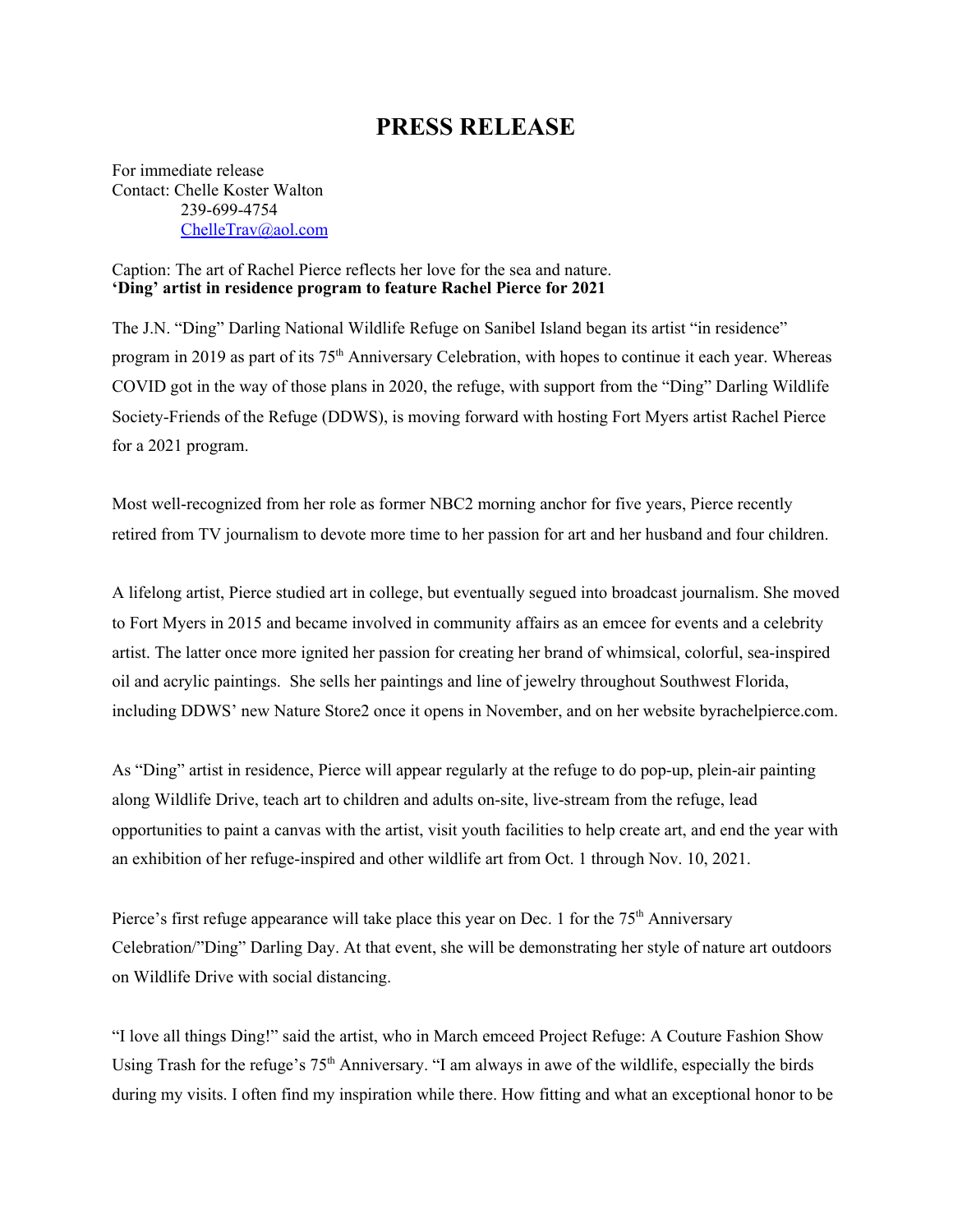the artist in residence at the place where I source so many subjects for my artwork. I'm absolutely thrilled to connect to nature, art enthusiasts, 'Ding' supporters, and 'Ding' visitors over the next year. I look forward to sharing with everyone my love for our beautiful Southwest Florida environment and creating artwork reflecting it."

"Our refuge was created by conservation artist Jay Norwood 'Ding' Darling in 1945, so our artist in residence program honors that history and tradition," said supervisory refuge ranger Toni Westland. "Darling created the Federal Duck Stamp program, designed the first duck stamp, and the refuge system's Blue Goose logo. He won the Pulitzer Prize twice for his political cartoons, which were syndicated across the country throughout the 1920s and five decades."

The refuge's artist program began in 2019 with Idaho wildlife journal artist Ed Anderson, who worked with children from Quality Life Center of Southwest Florida in Fort Myers and PACE Center for Girls -- Lee County as well as visitors to the refuge for his special programs and exhibition.

For more information about the "Ding" Darling artist in residence program, visit dingdarlingsociety.org/articles/artist-in-residence.

## ABOUT DDWS

As a non-profit 501(c)3 organization, DDWS works to support J.N. "Ding" Darling National Wildlife Refuge's mission of conservation, wildlife and habitat protection, research, and public education through charitable donations and Refuge Nature Shop profits.

To support DDWS and the refuge with a tax-deductible gift, visit dingdarlingsociety.org or contact Birgie Miller at 239-472-1100 ext. 4 or [director@dingdarlingsociety.org](mailto:director@dingdarlingsociety.org).

## ###

Dec 1, 2020 Rachel is announced as next AIR at our event and Art demos for our event January-April 2020 Plein Air Art with Rachel along the Wildlife Drive, Tuesday or Thursday 10am-noon? (or one day) Summer 2021 - Paint with Rachel -canvas painting Kids and then adults separate? more to come!

October 1- November 15, 2021 Art is display in Visitor Center

Outreach with PACE or Quality Life, but this is offsite...

From: Rachel Pierce [<rachel@byrachelpierce.com](mailto:rachel@byrachelpierce.com)> **Sent:** Wednesday, October 7, 2020 12:48 PM